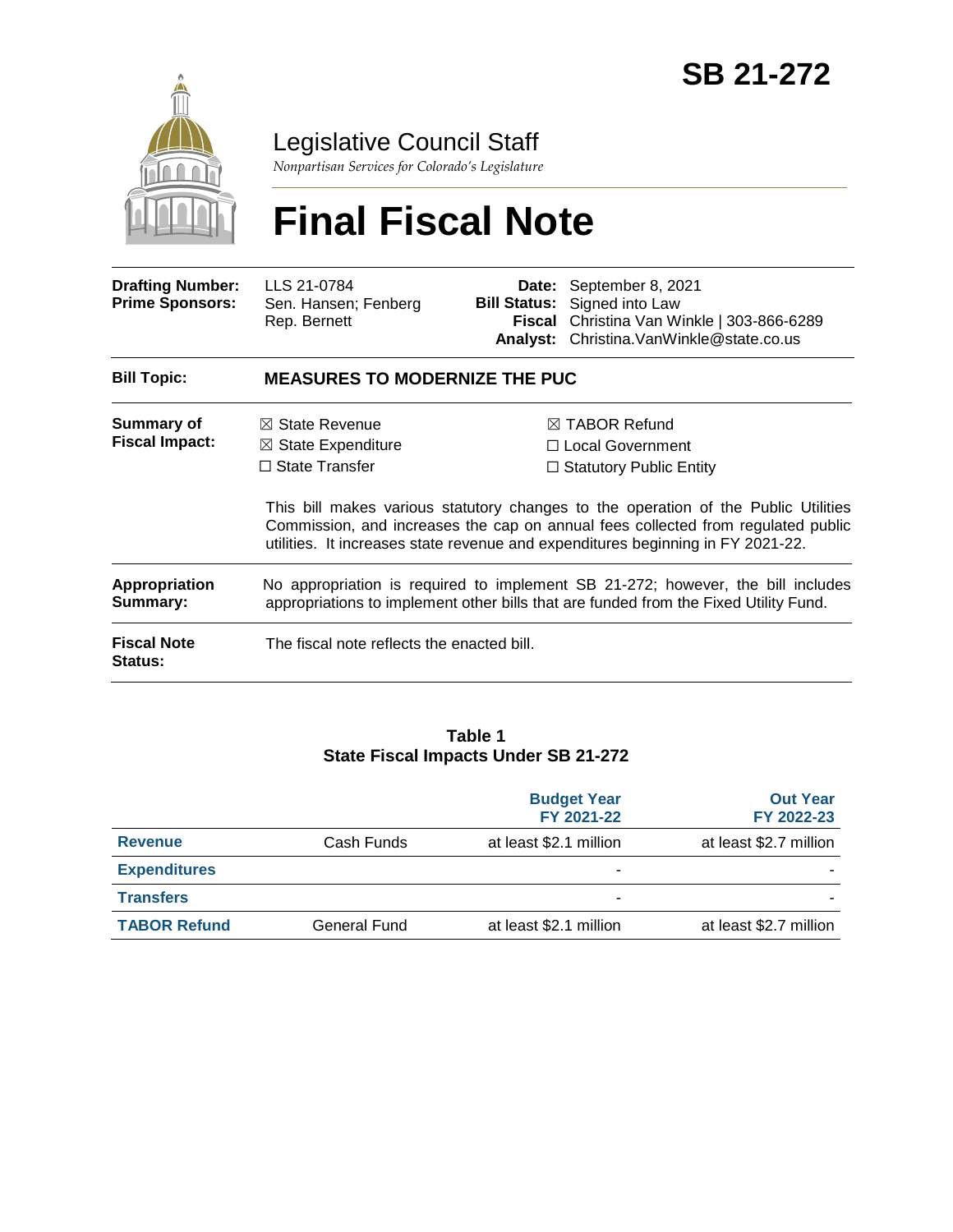Page 2

## **Summary of Legislation**

The bill makes various changes to the statutory operations of the Public Utilities Commission (PUC) in the Department of Regulatory Agencies. Specifically, the bill:

- authorizes the allocation of up to \$250,000 per year of the money the PUC receives from the Fixed Utility Fund for outside consultants and experts;
- requires the timely disclosure of any financial relationships between intervenors and regulated utilities in a commission matter;
- directs the PUC to identify disproportionately impacted communities and adopt rules to improve equity, minimize impacts, and prioritize benefits to these communities;
- directs the PUC to adopt rules requiring qualifying regulated utilities subject to the renewable energy standards to retire renewable energy credits in a manner that benefits cities, counties, and businesses in Colorado and is consistent with the state's clean energy and climate goals;
- requires investor-owned electric utilities to submit net present value of revenue requirement projections with respect to the retirement of electric generating facilities with and without the inclusion of Colorado energy impact bonds;
- requires PUC to include the social cost of carbon with regard to a portfolio's net present value of revenue requirements when approving a resource plan;
- expands the time for the PUC to issue a decision on applications that are not accompanied by pre-filed testimony and exhibits from 210 to 250 days after the application is deemed complete; and
- allows utilities to apply for approval to issue securitized bonds related to mitigating the effects of extreme weather, wildfires, climate change, or other hazards,

Under current law, the annual fee collected from each regulated public utility is capped at 0.25 percent of the public utility's gross intrastate utility operating revenue for the preceding calendar year, except for telephone corporations which are capped at 0.2 percent. The bill increases the cap on annual fees collected from regulated public utilities to 0.4 percent for telephone corporations and 0.45 percent for all other public utilities.

## **Background**

The Taxation Division in the Department of Revenue collects reports from public utilities subject to a fee that includes gross intrastate utility operating revenues. Based on the fee percentage provided by the PUC, the Department of Revenue notifies public utilities of their calculated fees and then collects and administers the fee on a quarterly basis and distributes the collection to the PUC. Approximately 35 public utilities that are not telephone providers pay fees which are deposited into the Fixed Utility Fund. Approximately 206 telephone providers pay fees which are deposited into the Telecommunications Utility Fund. The PUC is currently assessing the statutory maximum rate of 0.25 percent of the gross revenues of regulated public utilities.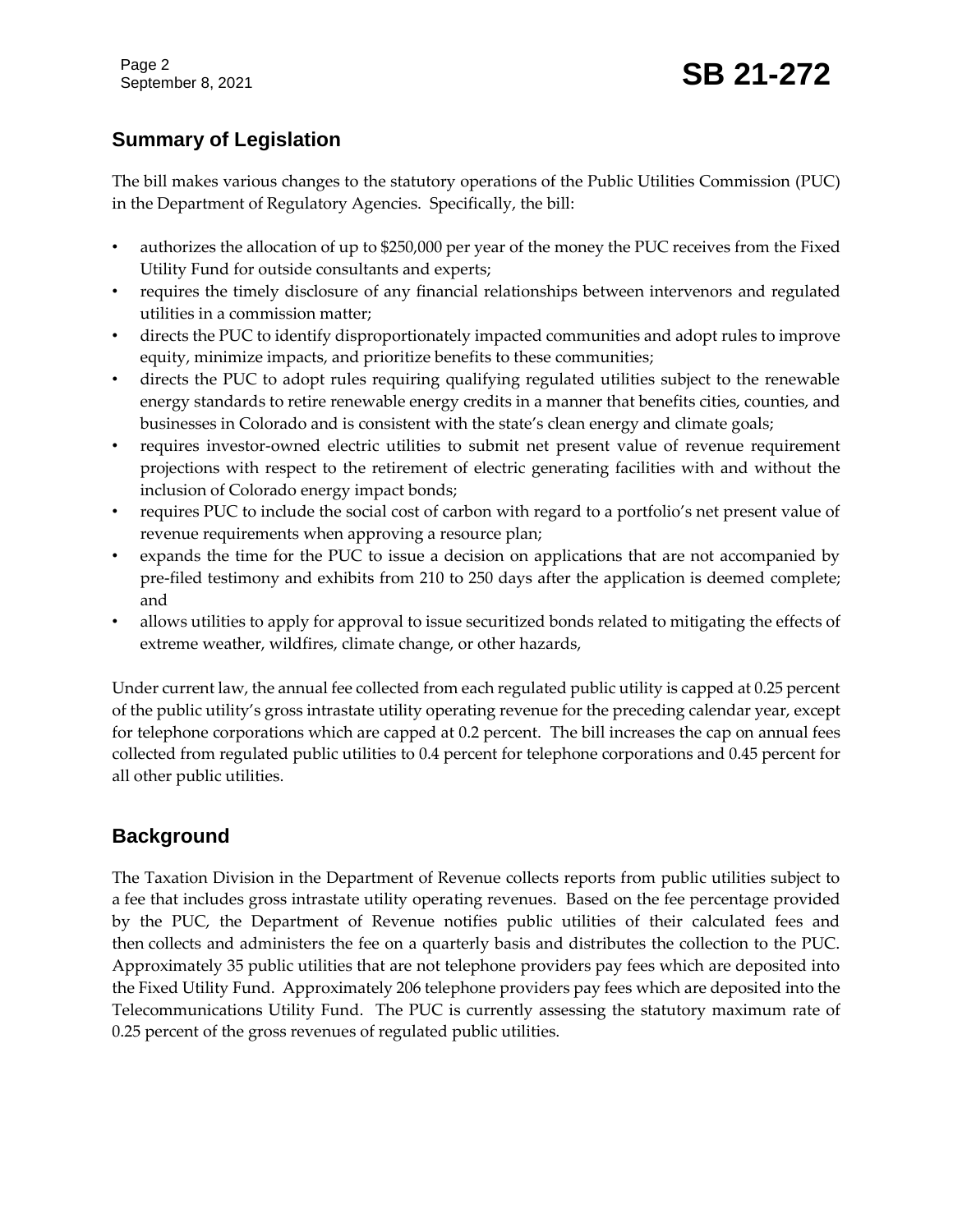## **State Revenue**

Beginning in FY 2021-22, this bill will increase state cash fund revenue to the Fixed Utility Fund by increasing the cap on annual fees collected from regulated public utilities. Any adjustment to the fee above the current cap will be set administratively by the PUC, and is subject to TABOR. Based on the projected costs of legislation affecting the PUC that was enacted during the 2021 session, the fiscal note estimates that the PUC will increase fee revenue collections by at least \$2.1 million in FY 2021-22 and at least \$2.7 million in FY 2022-23. These bills are listed in Table 2 below. The fiscal note cannot estimate any other increase that the PUC may consider due to other factors. Any fee increase will be paid by regulated utilities in proportion to their share of gross intrastate utility revenue.

| <b>Bill No.</b> | <b>Bill Topic</b>                                                  | FY 2021-22  | FY 2022-23  |
|-----------------|--------------------------------------------------------------------|-------------|-------------|
| HB21-1269       | <b>PUC Study of Community Choice Energy</b>                        | \$61,733    | \$54,796    |
| SB21-072        | <b>PUC Modernize Electric Transmission</b><br>Infrastructure       | \$500,000   | \$500,000   |
| SB21-103        | Sunset Office of Consumer Counsel                                  | \$553,071   | \$674,874   |
| SB21-108        | PUC Gas Utility Safety Inspection Authority                        | \$524,642   | \$359,260   |
| SB21-246        | Electric Utilities Promote Beneficial Electrification              | \$212,081   | \$705,799   |
| SB21-261        | <b>PUC Encourage Renewable Energy Generation</b>                   | \$117,774   | \$120,031   |
| SB21-264        | Adopt Programs Reduce Greenhouse Gas<br><b>Emissions Utilities</b> | \$118,940   | \$348,939   |
|                 | <b>FY 2021-22 Total</b>                                            | \$2,088,241 | \$2,763,699 |

#### **Table 2 Enacted 2021 Legislation with PUC Utility Regulatory Costs**

## **State Expenditures**

The various provisions of the bill will increase PUC workload; however, no change in appropriations is required, as many of the changes in the bill codify current initiatives or can be accomplished as part of existing proceedings. For example, the PUC has already begun to incorporate the identification and prioritization of disproportionately impacted communities to improve equity in proceedings. The PUC's upcoming rulemaking can accommodate the modifications to the retirement of renewable energy credits and the establishment of fixed rates for net metering credits to community solar garden subscribers.

Other provisions in the bill concerning the inclusion of energy impact bonds in net present value of revenue requirement projections, and including the social cost of carbon dioxide with regard to a portfolio's net present value of revenue requirements can be accomplished within existing appropriations. Finally, the fiscal note assumes that the bill's provision allowing the PUC to expend up to \$250,000 of fees to the Fixed Utility Fund on outside consultants will not result in increased expenditures, but rather authorizes the use of cash funds in this way.